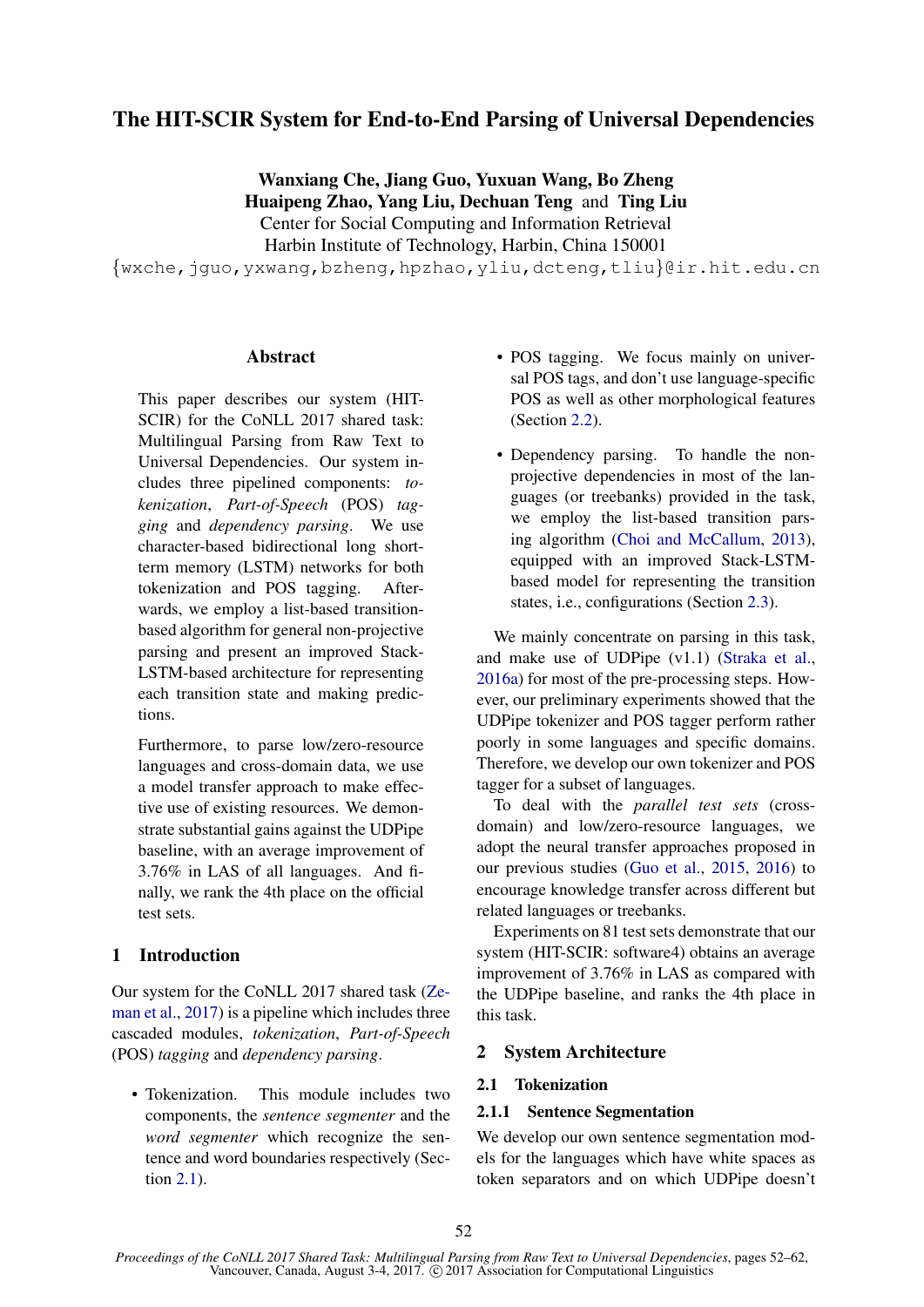

Figure 1: The hierarchical Bi-LSTM model for sentence segmentation.

perform well. We formalize the sentence segmentation process as a binary classification problem, that is to classify each token as either the end of a sentence or not. We notice that characterlevel information is critical for sentence segmentation, since texts are not tokenized yet in the current phase. Therefore, we develop a hierarchical LSTM-based model, as illustrated in Figure 1, in which characters in each token are composed using a character-based bidirectional LSTM (Bi-LSTM) network and then concatenated with additional token-level features (e.g., token embedding, the first character of this token, etc.) and passed through a token-level Bi-LSTM. The hidden states of the token-level Bi-LSTM are finally used for classification through a softmax layer.

We follow the strategy of the UDPipe tokenizer (Straka et al., 2016a) and employ a sliding window to incrementally segment a document into sentences.

In addition, we notice that for certain treebanks (e.g., la ittb and cs cltt), some punctuation-related rules derived from the training data can be highly effective. To be more specific, some punctuations that appear as the end of a sentence with high probability will be used directly for determining sentence boundaries. Therefore, we develop additional rule-based systems for these data instead of using the neural models as describe above.

## 2.1.2 Word Segmentation

We develop our own word segmentation models particularly for languages which do not have ex-



Figure 2: The word segmentation model. 'B' denotes the beginning position and 'I' denotes the middle or ending positions of a word.

plicit word boundary markers, i.e., white spaces, including *Chinese, Japanese* and *Vietnamese*. 1

Our word segmentation model is also built on Bi-LSTM networks, and incorporates rich statistics-based features gathered from large-scale unlabeled data. Specifically, we utilize features like character-unigram embeddings, characterbigram embeddings and the pointwise mutual information (Liang, 2005) (PMI) of adjacent characters. Formally, the input of our model at each time step  $t$  can be computed as:

$$
z_t = [U_t; B_{t-1}; B_t; PMT(c_{t-1}, c_t); PMT(c_t, c_{t+1})]
$$
\n(1)

$$
x_t = \max\{0, Wz_t + b\} \tag{2}
$$

where  $U_t$  and  $B_t$  denote the unigram embedding and bigram embedding respectively at position t and PMI denotes the pointwise mutual information between two characters.

The PMI values are computed through:

$$
PMI (c_1, c_2) = \log \frac{p(c_1 c_2)}{p(c_1) p(c_2)}
$$
 (3)

where  $c_1$  and  $c_2$  are two characters,  $p(c_1)$ ,  $p(c_2)$ and  $p(c_1c_2)$  are counted on the raw data provided by the shared task.  $p(s)$  denotes the probability string s appears in the raw data. We scale PMI

<sup>&</sup>lt;sup>1</sup>Vietnamese requires word segmentation because white spaces occur both inter- and intra-words. When segmenting *Vietnamese*, white space-separated tokens are used as inputs, rather than characters as in *Chinese* and *Japanese*. In addition, we don't consider *Korean* here since the *Korean* input texts have already been segmented in the corpus provided by the task.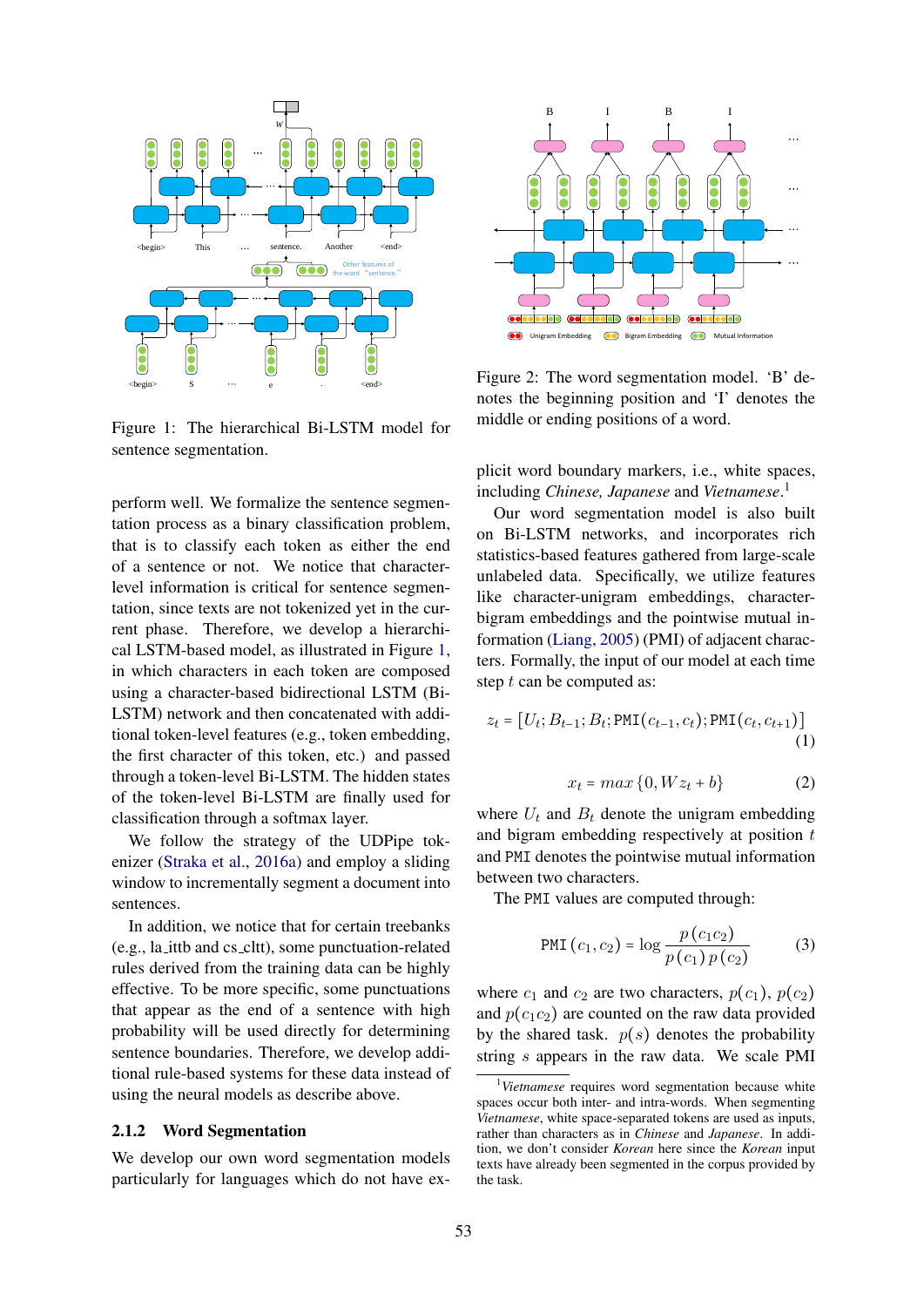

Figure 3: Structure of the character-based composition model for learning word representations.'w' denotes the pre-trained word embedding, 'c' denotes the Brown cluster embedding.

with their Z-scores, the Z-score of a PMI value  $x$ is  $\frac{x-\mu}{\sigma}$ , where  $\mu$  and  $\sigma$  are the mean and standard deviation of the PMI distribution, respectively.

Figure 2 shows the architecture of our word segmentation model.

The character-unigram embeddings and character-bigram embeddings are obtained using word2vec (Mikolov et al., 2013) on the raw data.

## 2.2 Part-of-Speech Tagging

The UDPipe POS tagger is trained using averaged perceptron with feature engineering. In our system, we use a model similar to the one for sentence segmentation (Section 2.1.1), i.e., a hierarchical Bi-LSTM model which outperforms UDPipe on most of datasets with much fewer features. Concretely, each word is modeled using a characterbased Bi-LSTM, so that word prefix and suffix features can be effectively incorporated, which is particularly important for morphologically rich languages. In addition, modeling from characters alleviates the problem of Out-of-Vocabulary (OOV) words.

The character-based compositional embedding of each word is then concatenated with a pretrained word embedding and a Brown cluster embedding, resulting in the final word representation which is fed as input of a word-level Bi-LSTM for POS tagging. Formally,

$$
x = \max\{0, W\big[\overrightarrow{h}; \overleftarrow{h}; w; c\big] + q\} \tag{4}
$$

Figure 3 illustrates the structure of the character-based composition model.

## 2.3 Dependency Parsing

The transition-based dependency parsing algorithm with a list-based arc-eager transition system proposed by Choi and McCallum (2013) is used in our parser. We base our parser mainly on the Stack-LSTM model proposed by Dyer et al. (2015), where three Stack-LSTMs are utilized to incrementally obtain the representations of the buffer  $\beta$ , the stack  $\sigma$  and the transition action sequence A. In addition, a dependency-based Recursive Neural Network (RecNN) is used to compute the partially constructed tree representation. However, compared with the arc-standard algorithm (Nivre, 2004) used by Dyer et al. (2015), the list-based arc-eager transition system has an extra component in each configuration, i.e., the deque δ. So we use an additional Stack-LSTM to learn the representation of  $\delta$ . More importantly, we introduce two LSTM-based techniques, namely *Bi-LSTM Subtraction* and *Incremental Tree-LSTM* (explained below) for modeling the buffer and sub-tree representations in our model.

The pre-trained word embedding (100 dimensional), Brown cluster embedding (100 dimensional), along with a 100-dimensional randomly initialized word embedding updated while training, $2$  and a 50-dimensional embedding for UPOS are concatenated and passed through a non-linear layer to obtain the representation of each word.

Representations of the four components in our transition system are concatenated and passed through a hidden layer to obtain the representation of the parsing state at time  $t$ :

$$
e_t = \max\{0, W[s_t; b_t; p_t; a_t] + d\} \tag{5}
$$

where  $s_t$ ,  $b_t$ ,  $p_t$  and  $a_t$  are the representation of  $\sigma$ ,  $\beta$ ,  $\delta$  and A respectively. d is the bias.  $e_t$  is finally used to compute the probability distribution of possible transition actions at time  $t$  through a softmax layer. Figure 4 shows the architecture.

#### 2.3.1 Bi-LSTM Subtraction

We regard the buffer as a *segment* and use the subtraction between LSTM hidden vectors of the segment head and tail as its representation. To include the information of words out of the buffer, we apply subtraction on bidirectional LSTM representations over the whole sentence (Wang et al.,

<sup>&</sup>lt;sup>2</sup>Unfortunately we did not have access to enough raw text of *Gothic*, thus no pre-trained word embedding nor Brown cluster is utilized for it.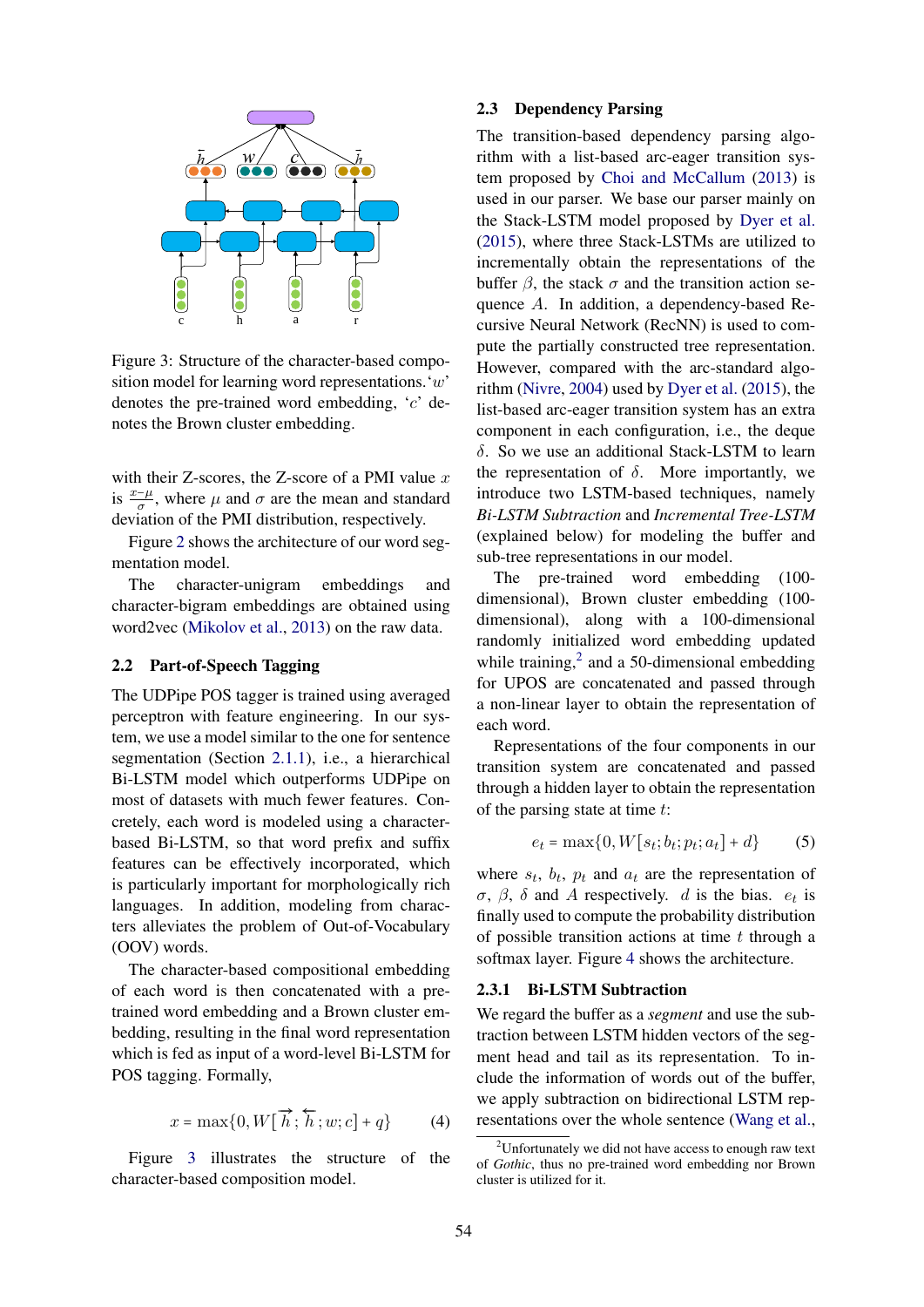

Figure 4: Example transition state representation based on LSTMs. The buffer  $\beta$  is represented by Bi-LSTM Subtraction, the sub-trees are computed by Incremental Tree-LSTM.



Figure 5: Illustration of Bi-LSTM Subtraction for buffer representation learning.  $h_f$ <sup>(\*)</sup> and  $h_b$ (\*) indicate the hidden vectors of forward and backward LSTM respectively.  $b_t$  is the resulting buffer representation.

## 2016; Kiperwasser and Goldberg, 2016; Cross and Huang, 2016), thus called Bi-LSTM Subtraction.

The forward and backward subtractions are calculated independently, i.e.,  $b_f = h_f (l) - h_f (f)$  and  $b_b = b_b(f) - b_b(l)$ , where  $h_f(f)$  and  $h_f(l)$  are the hidden vectors of the first and the last words in the forward LSTM,  $h_b(f)$  and  $h_b(l)$  are the hidden vectors of the first and the last words in the backward LSTM. Then  $b_f$  and  $b_b$  are concatenated as the buffer representation. As illustrated in Figure 5, the forward and backward subtractions for the buffer are  $b_f = h_f(here) - h_f(nice)$  and  $b_b = h_b(nice) - h_b(here)$  respectively.



Figure 6: Representations of a dependency subtree (above) computed by Tree-LSTM (left) and dependency-based RecNN (right).

### 2.3.2 Incremental Tree-LSTM

We use a Tree-LSTM (Tai et al., 2015; Zhu et al., 2015) in our parser to model the sub-trees during parsing. The example in Figure 6 shows the differences between RecNN (Dyer et al., 2015) and Tree-LSTM. In RecNN, the representation of a sub-tree is computed by recursively combining head-modifier pairs. Whereas in Tree-LSTM, a head is combined with all of its modifiers simultaneously in each LSTM unit.

However, our implementation of Tree-LSTM is different from the conventional one. Unlike traditional bottom-up Tree-LSTMs in which each head and all of its modifiers are combined simultaneously, the modifiers are found incrementally during our parsing procedure. Therefore, we propose Incremental Tree-LSTM, which obtains sub-tree representations incrementally. To be more specific, each time a dependency arc is generated,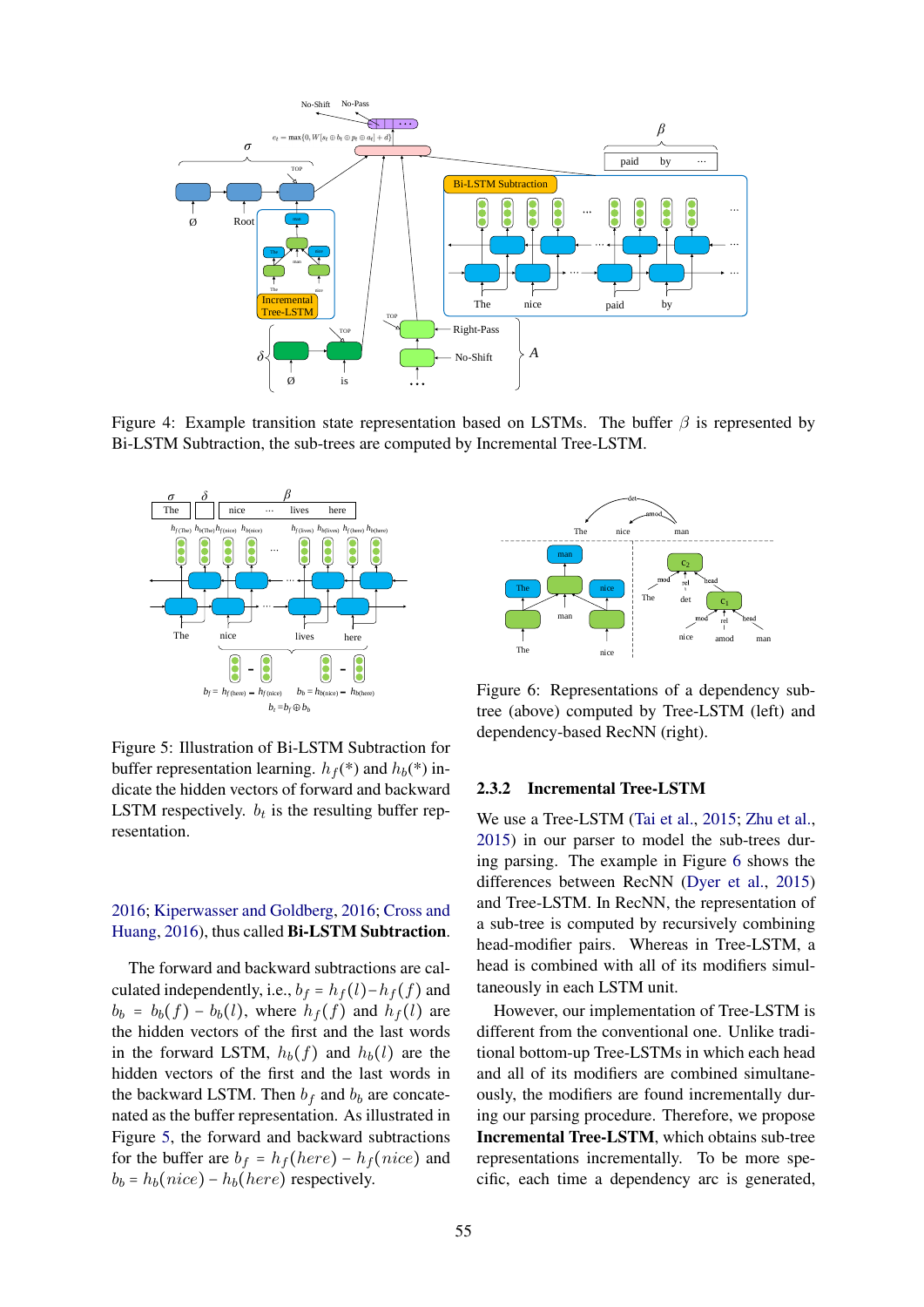we collect representations of all the found modifiers of the head and combine them along with the embedding of the head as the representation of the sub-tree. The original embedding rather than the current representation of the head is utilized to avoid the reuse of modifier information, since the current representation of the head contains information of its modifiers found previously.

## 2.3.3 Parser Ensembling

For a majority of languages, we found that the parsing performance can be improved by simply integrating two separately trained models. More specifically, for each language two models with different random seeds are trained separately. While predicting, in each state, both models are used to calculate the scores for valid transitions under this configuration as described above. Then the score distributions computed by two models are summed to get the final scores for the valid transitions, among which the one with the highest score will be taken as the next transition.

## 3 Transfer Parsing across Domains and Languages

### 3.1 Cross-Domain Transfer

For 15 out of 45 languages presented in the task, multiple treebanks from different domains are provided. To exploit the benefits from these crossdomain data, we use a simple inductive transfer approach which has two stages:

- 1. Multiple treebanks of each language are combined to train an unified parser.
- 2. The unified parser is then fine-tuned on the training treebank of each domain, to obtain target domain-specific parsers.

In practice, for each language considered here, we treat the largest treebank as our source-domain data, and the rest as target-domain data. Only target-domain models are fine-tuned from the unified parser, while the source-domain parser is trained separately using the source treebank alone.

For the new *parallel test sets* in test phase, we simply use the model trained on source-domain data, without any assumption on the target domain.

#### 3.2 Cross-Lingual Transfer

We consider the languages which have less than 900 sentences in the training treebank as *low-*

| Target   hu | uk                                  | qa ug kk |  |
|-------------|-------------------------------------|----------|--|
|             | Source fi ftb ru_syntagrus en tr tr |          |  |

Table 1: Cross-lingual transfer settings for lowresource target languages.

*resource*, and employ the cross-lingual model transfer approach described in Guo et al. (2015, 2016) to benefit from existing resource-rich languages.

The low-resource languages here include *Ukrainian* (uk), *Irish* (ga), *Uyghur* (ug) and *Kazakh* (kk). We determine their source language (treebank) according to the language families they belong to and their linguistic typological similarity. Specifically, the transfer setting is shown in Table 1.

The transfer approach is similar to crossdomain transfer as described above, with one important difference. Here, we use cross-lingual word embeddings and Brown clusters derived by the *robust projection* approach (Guo et al., 2015) when training the unified parser, to encourage knowledge transfer across languages at lexical level. Specifically, for each source and target language pair ⟨src, tgt⟩, we derive an alignment matrix  $A_{tot|src}$  from a collected bilingual parallel corpus, where each element  $A_{tqt|src}(i, j)$  is the normalized count of alignments between corresponding words in their vocabularies:

$$
A_{tgt|src}(i,j) = \frac{\#(V_{tgt}^{(i)} \leftrightarrow V_{src}^{(j)})}{\sum_k \#(V_{tgt}^{(i)} \leftrightarrow V_{src}^{(k)})}
$$
(6)

Given a pre-trained source language word embedding matrix  $E_{src}$ , the resulting word embedding matrix for the target language can be simply computed as:

$$
E_{tgt} = A_{tgt|src} \cdot E_{src} \tag{7}
$$

Therefore, the embedding of each word in the target language is the weighted average of the embeddings of its translation words in our bilingual parallel corpus.

The cross-lingual Brown clusters are obtained using the PROJECTED clustering approach described in (Täckström et al., 2012), which assigns a target word to the cluster with which it is most often aligned:

$$
c(w_i^{tgt}) = \arg\max_k \sum_j A_{tgt|src}(i, j) \cdot \mathbb{1}[c(w_j^{src}) = k]
$$
\n(8)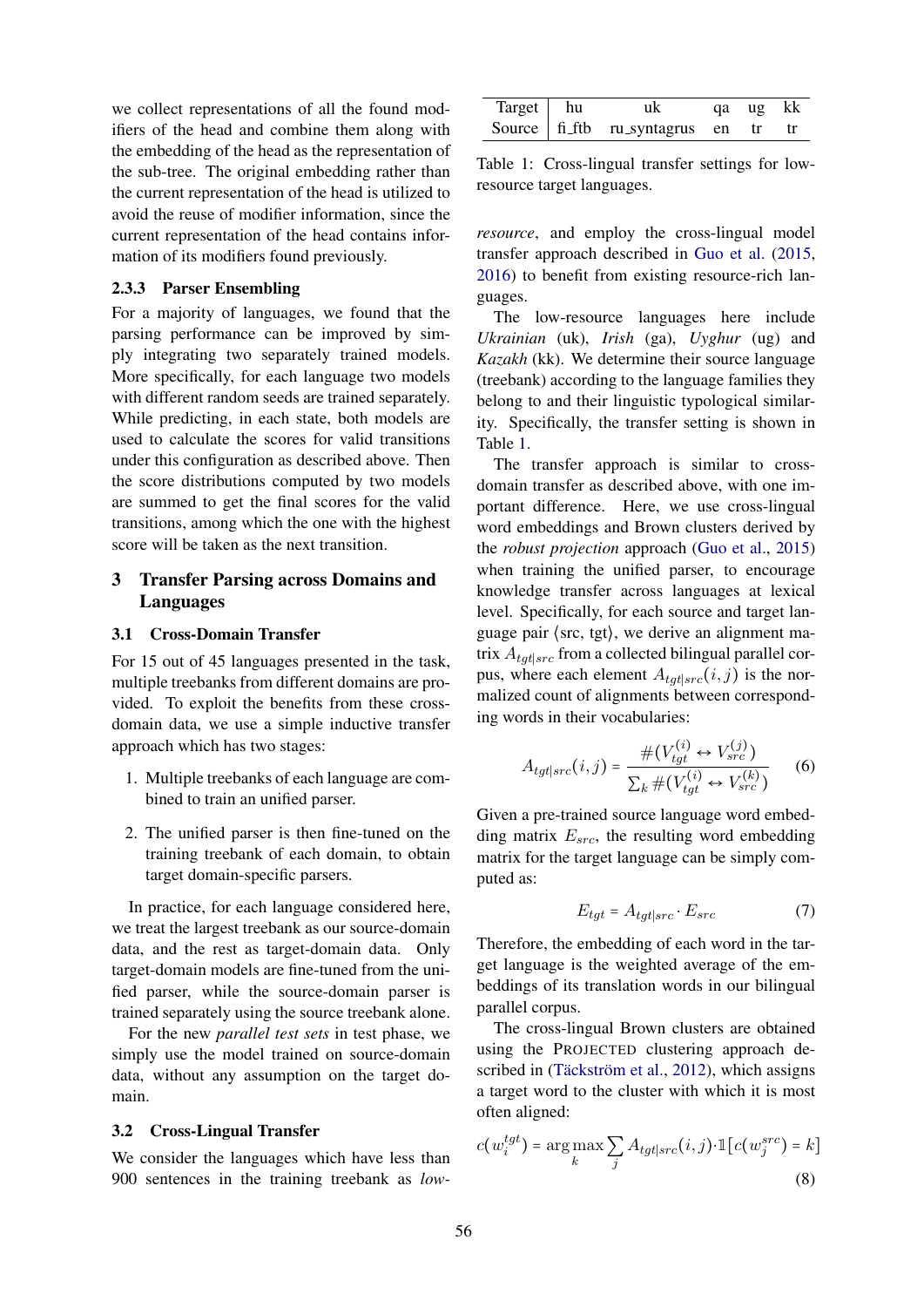

Figure 7: The cross-lingual transfer approach.

| Target | hxr                           | kmr | sme         |           |
|--------|-------------------------------|-----|-------------|-----------|
|        | Source $\int$ tr & ug & kk fa |     | fi_ftb & fi | <b>CS</b> |

Table 2: Cross-lingual delexicalized transfer settings for surprise languages.

After that, target language-specific parsers are obtained through fine-tuning on their own treebanks. Figure 7 illustrates the flow of our transfer approach.

For the *surprise languages* in the final test phase, we use the transfer settings in Table 2. We use multi-source delexicalized transfer for surprise language parsing, considering that bilingual parallel data which is required for obtaining crosslingual word embeddings is not available for these languages.

## 4 Experiments

We first describe our experiment setups and strategies for processing different languages (treebanks) in each module. Then we present the results and analysis.

## 4.1 Experimental Settings

#### 4.1.1 Model Selection Strategies

For *sentence segmentation*, we apply our own models for a subset of languages on which UD-Pipe yields poor performance, and use UDPipe for the rest languages. $3$  Specifically, we use the rulebased model for la\_ittb and cs\_cltt,<sup>4</sup> and use the Bi-LSTM-based model (Figure 1) for sk, en, en lines, fi ftb, got, nl lassysmall, grc proiel, la ittb, cu,

la proiel, da and sl\_sst. For *word segmentation*, we use our Bi-LSTM-based model for zh, ja, ja, pud and vi, which don't have explicit word boundary markers, i.e., white spaces.

We use our own POS taggers for all of the languages, except for the surprise languages, which we rely on UDPipe for all pre-processing steps.

Our strategies for parsing are shown in Table 3. We determine the optimal parser (single, ensemble or transfer) for each treebank according to the performance on the development data.

### 4.1.2 Data and Tools

We use the provided 100-dimensional multilingual word embeddings<sup>5</sup> in our tokenization, POS tagging and parsing models, and use the Wikipedia and CommonCrawl data for training Brown clusters. The number of clusters is set to 256.

For cross-lingual transfer parsing of lowresource languages, we use parallel data from OPUS to derive cross-lingual word embeddings.<sup>6</sup> The *fast\_align* toolkit (Dyer et al., 2013) is used for word alignment.<sup>7</sup>

We use the Dynet toolkit for the implementation of all our neural models.<sup>8</sup>

## 4.2 Effects of Different Parts in Dependency Parsing

We conduct experiments on the development sets of 4 treebanks to investigate the contributions of the two architectures we proposed (i.e., the Incremental Tree-LSTM and the Bi-LSTM Subtraction) and the Brown cluster. The LAS of different experiment settings are presented in Table 4. Results show that Brown clusters and both architectures help to improve the parsing performance in most situations. And the ensemble method we eventually choosed which incorporated the two architectures as well as Brown clusters and utilized two models for predicting yield the best performance.

## 4.3 Effect of Transfer Parsing

To investigate the effect of transfer parsing on cross-domain and cross-lingual data, we compare our transferred system with the supervised system on a subset of treebanks. Evaluation is conducted

 $3$ We use the same hyper-parameter settings as provided by the organizers to train the UDPipe models.

<sup>&</sup>lt;sup>4</sup>However, the rule-based model does not yield good performance on the two test sets. We suggest that the rules we use are overfitting the development sets to some degree.

<sup>5</sup>lindat.mff.cuni.cz/repository/xmlui/ handle/11234/1-1989

 $6$ opus.lingfil.uu.se

<sup>7</sup>https://github.com/clab/fast\_align

<sup>8</sup>github.com/clab/dynet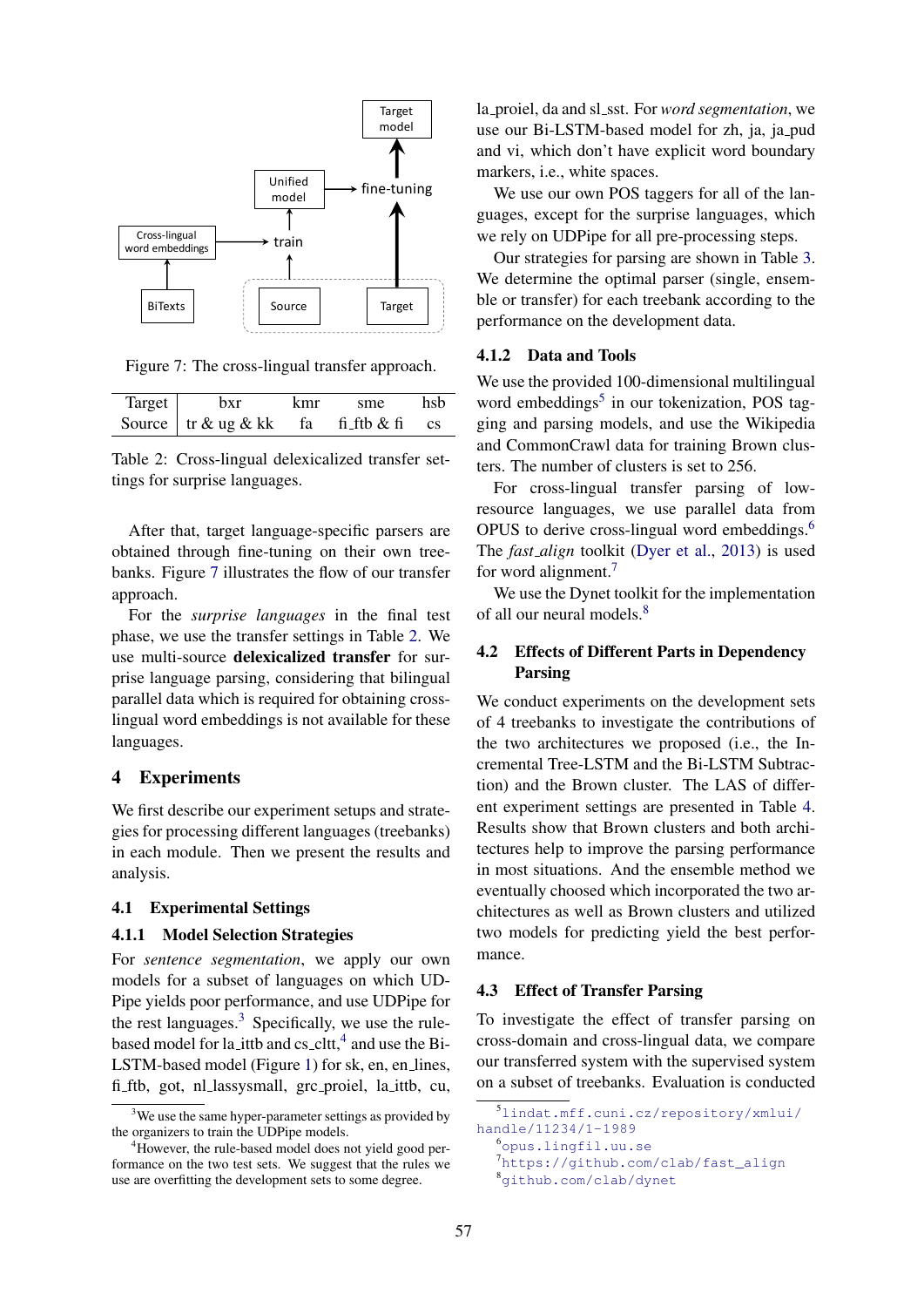| <b>Strategy</b>        | <b>Itcode</b>                                                                               |
|------------------------|---------------------------------------------------------------------------------------------|
| Single                 | cs_cac, bg, ja, he                                                                          |
|                        | cs, ru_syntagrus, la_ittb, fi_ftb, grc_proiel, es_ancora, es, de, hi, ca,                   |
| Ensemble $(2)$         | en, fi, sk, ro, hr, pl, ar, eu, fa, id, ko, da, sv, cu, ur, zh, tr, got, sv_lines,          |
|                        | lv, gl, et, el, vi, hu                                                                      |
|                        | no_bokmaal, no_nynorsk, la, la_proiel, grc, pt, pt_br, sl, sl_sst, nl,                      |
| Cross-domain Transfer  | nl_lassysmall, en_lines, en_partut, fr, fr_sequoia, fr_partut, it, it_partut <sup>†</sup> , |
|                        | gl_treegal, cs_cltt, ru                                                                     |
| Cross-lingual Transfer | uk, ga, ug, kk                                                                              |
| Delexicalized Transfer | bxr, kmr, sme, hsb                                                                          |

Table 3: Model selection strategies for all treebanks. <sup>†</sup> it\_partut is excluded from the final test sets. But it's used in our transfer parsing as a source treebank.

| Settings        | $\mathbf{c}\mathbf{s}$ | de                | en          | ko    |
|-----------------|------------------------|-------------------|-------------|-------|
| <b>Baseline</b> | 86.79                  |                   | 80.08 81.87 | 67.21 |
| B               | 87.51                  | 80.01             | 82.48       | 68.19 |
| т               | 87.43                  | 80.01 82.24       |             | 68.29 |
| $B + T$         | 87.67                  |                   | 80.24 82.73 | 68.34 |
| $B + T + C$     | 87.62                  | 81.45 83.37       |             | 70.24 |
| Ensemble $(2)$  |                        | 88.52 81.92 83.99 |             | 71.38 |

Table 4: Experiment results (LAS) on development sets with different settings. B: Bi-LSTM Subtraction, T: Incremental Tree-LSTM, C: Brown cluster. Ensemble is produced with models we eventually submitted.

on the development data or through 5-fold crossvalidation when development data is not available. Results are shown in Table 5 and 6 respectively. We can see that both cross-domain and cross-lingual transfer parsing improve over the supervised systems significantly.

## 4.4 Results

The overall results of our end-to-end universal parsing system on 81 test treebanks are shown in Table 7, with comparison to the UDPipe baseline models. We obtain substantial gains over UDPipe on 76 out of 81 treebanks, with 3.76% improvements in average LAS. It spent about 9 hours to evaluate all of 81 test sets end-to-end and needed up to 4GB memory on the TIRA virtual machine.

#### 4.5 Post-Evaluation

We realized a small problem in our implementation of the word segmentation models after official evaluation. After revision, we re-evaluated our models on the four test treebanks: zh, vi, ja

| <b>ltcode</b> | <b>Supervised</b> |       | <b>Transfer</b> |       |  |
|---------------|-------------------|-------|-----------------|-------|--|
|               | UAS               | LAS   | UAS             | LAS   |  |
| $cs$ cltt     | 81.23             | 77.80 | 85.38           | 83.08 |  |
| en_lines      | 82.30             | 78.44 | 83.65           | 79.75 |  |
| en_partut     | 82.66             | 78.72 | 85.97           | 82.08 |  |
| fr_sequoia    | 88.68             | 86.67 | 89.46           | 87.79 |  |
| la_proiel     | 78.77             | 73.18 | 79.67           | 74.46 |  |
| no_bokmaal    | 89.76             | 87.50 | 90.49           | 88.37 |  |
| no_nynorsk    | 88.39             | 85.84 | 89.41           | 87.08 |  |
| nl_lassysmall | 86.11             | 82.65 | 87.39           | 84.02 |  |
| pt_br         | 91.59             | 89.65 | 91.93           | 90.16 |  |
| Average       | 85.50             | 82.27 | 87.04           | 84.09 |  |

Table 5: Effects of cross-domain transfer parsing on a subset of development sets.

and ja pud. The post-evaluation results are shown in Table 8. On zh, vi and ja pud, we outperform the rank-1 system significantly. We can see that the performance of word segmentation is crucial for the pipeline system.

## 5 Conclusion and Future Work

Our CoNLL-2017 system on end-to-end universal parsing includes three cascaded modules, *tokenization*, *POS tagging* and dependency parsing. We develop effective neural models for each task, with particular utilization of bidirectional LSTM networks. Furthermore, we use transfer parsing approaches for cross-domain and crosslingual adaption, that can effectively exploit resources from multiple treebanks. We obtain significant improvements against the UDPipe baseline systems on most of the test sets, and obtain the 4th place in the final evaluation.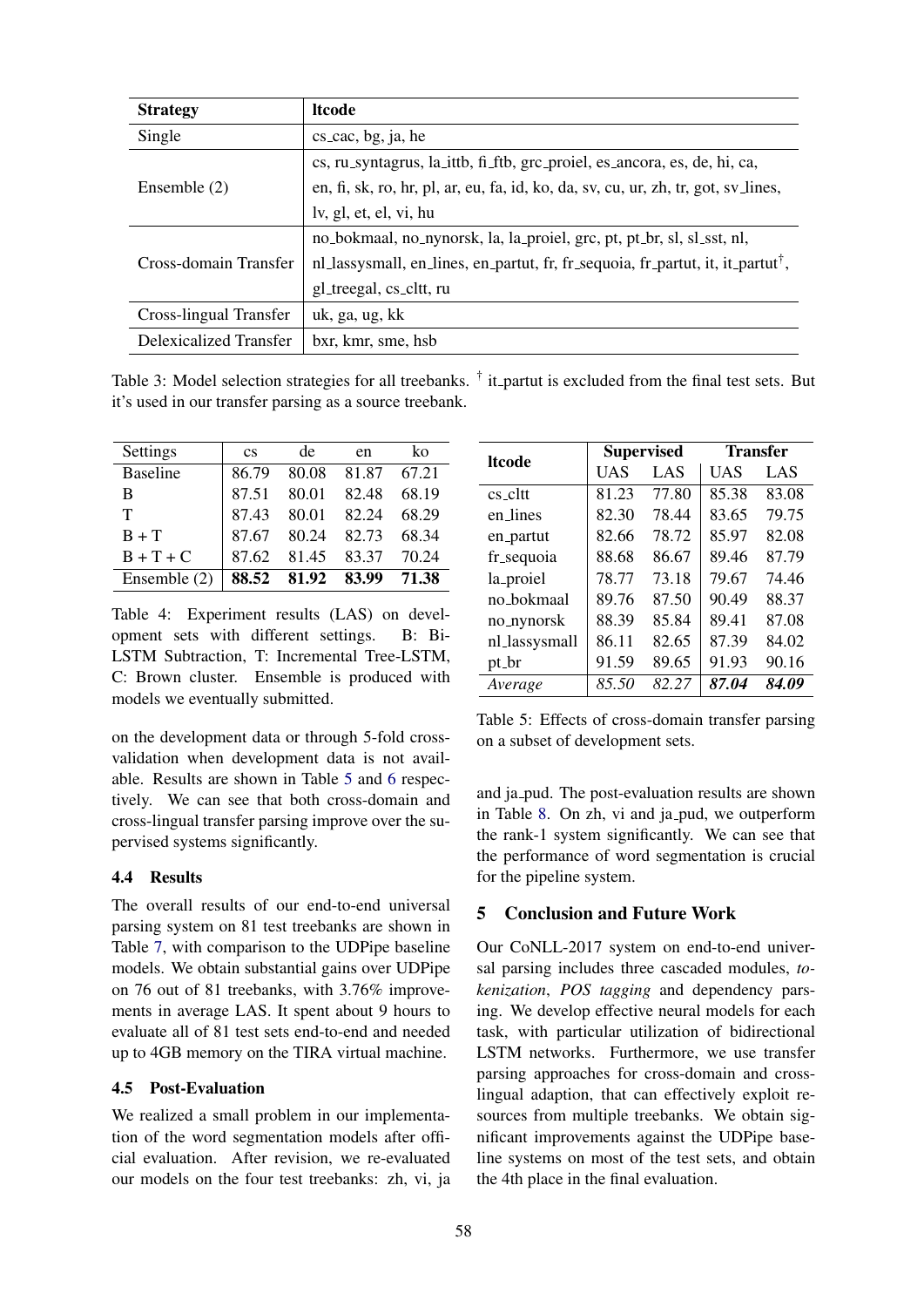| <b>ltcode</b>  |             | <b>Supervised</b> | <b>Transfer</b> |       |  |
|----------------|-------------|-------------------|-----------------|-------|--|
|                | <b>UAS</b>  | LAS               | <b>UAS</b>      | LAS   |  |
| uk             | 78.75 72.47 |                   | 86.27           | 80.92 |  |
| ga             | 76.66       | 67.08             | 80.83           | 73.44 |  |
| $\mathbf{u}$ g | 58.53       | 38.32             | 67.19           | 52.23 |  |
| Average        | 71.31       | 59.29             | 78.10           | 68.86 |  |

Table 6: Effects of cross-lingual transfer parsing on ug uk and ga. 5-fold cross-validation is used for evaluation.

## 6 Credits

There are a few references we would like to give proper credit, especially to data providers: the core Universal Dependencies paper from LREC 2016 (Nivre et al., 2016), the UD version 2.0 datasets (Nivre et al., 2017b,a), the baseline UDPipe models (Straka et al., 2016b), the baseline SyntaxNet models (Weiss et al., 2015) and the evaluation platform TIRA (Potthast et al., 2014).

## Acknowledgments

This work was supported by the National Key Basic Research Program of China via grant 2014CB340503 and the National Natural Science Foundation of China (NSFC) via grant 61300113 and 61632011.

## References

- Jinho D. Choi and Andrew McCallum. 2013. Transition-based dependency parsing with selectional branching. In *Proc. of ACL*. pages 1052– 1062.
- James Cross and Liang Huang. 2016. Incremental parsing with minimal features using bi-directional lstm. In *Proc. of ACL*. pages 32–37.
- Chris Dyer, Miguel Ballesteros, Wang Ling, Austin Matthews, and Noah A. Smith. 2015. Transitionbased dependency parsing with stack long shortterm memory. In *Proc. of ACL and IJCNLP*. pages 334–343.
- Chris Dyer, Victor Chahuneau, and Noah A. Smith. 2013. A simple, fast, and effective reparameterization of ibm model 2. In *NAACL*. Association for Computational Linguistics, Atlanta, Georgia, pages 644–648.
- Jiang Guo, Wanxiang Che, David Yarowsky, Haifeng Wang, and Ting Liu. 2015. Cross-lingual dependency parsing based on distributed representations. In *Proceedings of the 53rd Annual Meeting of the Association for Computational Linguistics and the*

*7th International Joint Conference on Natural Language Processing (Volume 1: Long Papers)*. pages 1234–1244.

- Jiang Guo, Wanxiang Che, David Yarowsky, Haifeng Wang, and Ting Liu. 2016. A representation learning framework for multi-source transfer parsing. In *AAAI*. pages 2734–2740.
- Eliyahu Kiperwasser and Yoav Goldberg. 2016. Simple and accurate dependency parsing using bidirectional lstm feature representations. *TACL* 4:313– 327.
- Percy Liang. 2005. *Semi-supervised learning for natural language*. Master thesis, Massachusetts Institute of Technology.
- Tomas Mikolov, Kai Chen, Greg Corrado, and Jeffrey Dean. 2013. Efficient estimation of word representations in vector space. *International Conference on Learning Representations (ICLR) Workshop* .
- Joakim Nivre. 2004. Incrementality in deterministic dependency parsing. In *Proc. of the Workshop on Incremental Parsing: Bringing Engineering and Cognition Together*. pages 50–57.
- Joakim Nivre, Željko Agić, Lars Ahrenberg, Lene Antonsen, Maria Jesus Aranzabe, Masayuki Asahara, Luma Ateyah, Mohammed Attia, Aitziber Atutxa, Elena Badmaeva, Miguel Ballesteros, Esha Banerjee, Sebastian Bank, John Bauer, Kepa Bengoetxea, Riyaz Ahmad Bhat, Eckhard Bick, Cristina Bosco, Gosse Bouma, Sam Bowman, Aljoscha Burchardt, Marie Candito, Gauthier Caron, Gülşen Cebirolu Eryiit, Giuseppe G. A. Celano, Savas Cetin, Fabricio Chalub, Jinho Choi, Yongseok Cho, Silvie Cinková, Çar Çöltekin, Miriam Connor, Marie-Catherine de Marneffe, Valeria de Paiva, Arantza Diaz de Ilarraza, Kaja Dobrovoljc, Timothy Dozat, Kira Droganova, Marhaba Eli, Ali Elkahky, Tomaž Erjavec, Richárd Farkas, Hector Fernandez Alcalde, Jennifer Foster, Cláudia Freitas, Katarína Gajdošová, Daniel Galbraith, Marcos Garcia, Filip Ginter, Iakes Goenaga, Koldo Gojenola, Memduh Gökrmak, Yoav Goldberg, Xavier Gómez Guinovart, Berta Gonzáles Saavedra, Matias Grioni, Normunds Grūzitis, Bruno Guillaume, Nizar Habash, Jan Hajič, Jan Hajič jr., Linh Ha M, Kim Harris, Dag Haug, Barbora ` Hladká, Jaroslava Hlaváčová, Petter Hohle, Radu Ion, Elena Irimia, Anders Johannsen, Fredrik Jørgensen, Hüner Kaşkara, Hiroshi Kanayama, Jenna Kanerva, Tolga Kayadelen, Václava Kettnerová, Jesse Kirchner, Natalia Kotsyba, Simon Krek, Sookyoung Kwak, Veronika Laippala, Lorenzo Lambertino, Tatiana Lando, Phng Lê Hng, Alessandro Lenci, Saran Lertpradit, Herman Leung, Cheuk Ying Li, Josie Li, Nikola Ljubešić, Olga Loginova, Olga Lyashevskaya, Teresa Lynn, Vivien Macketanz, Aibek Makazhanov, Michael Mandl, Christopher Manning, Ruli Manurung, Cătălina Mărănduc, David Mareček, Katrin Marheinecke, Héctor Martínez Alonso, André Martins,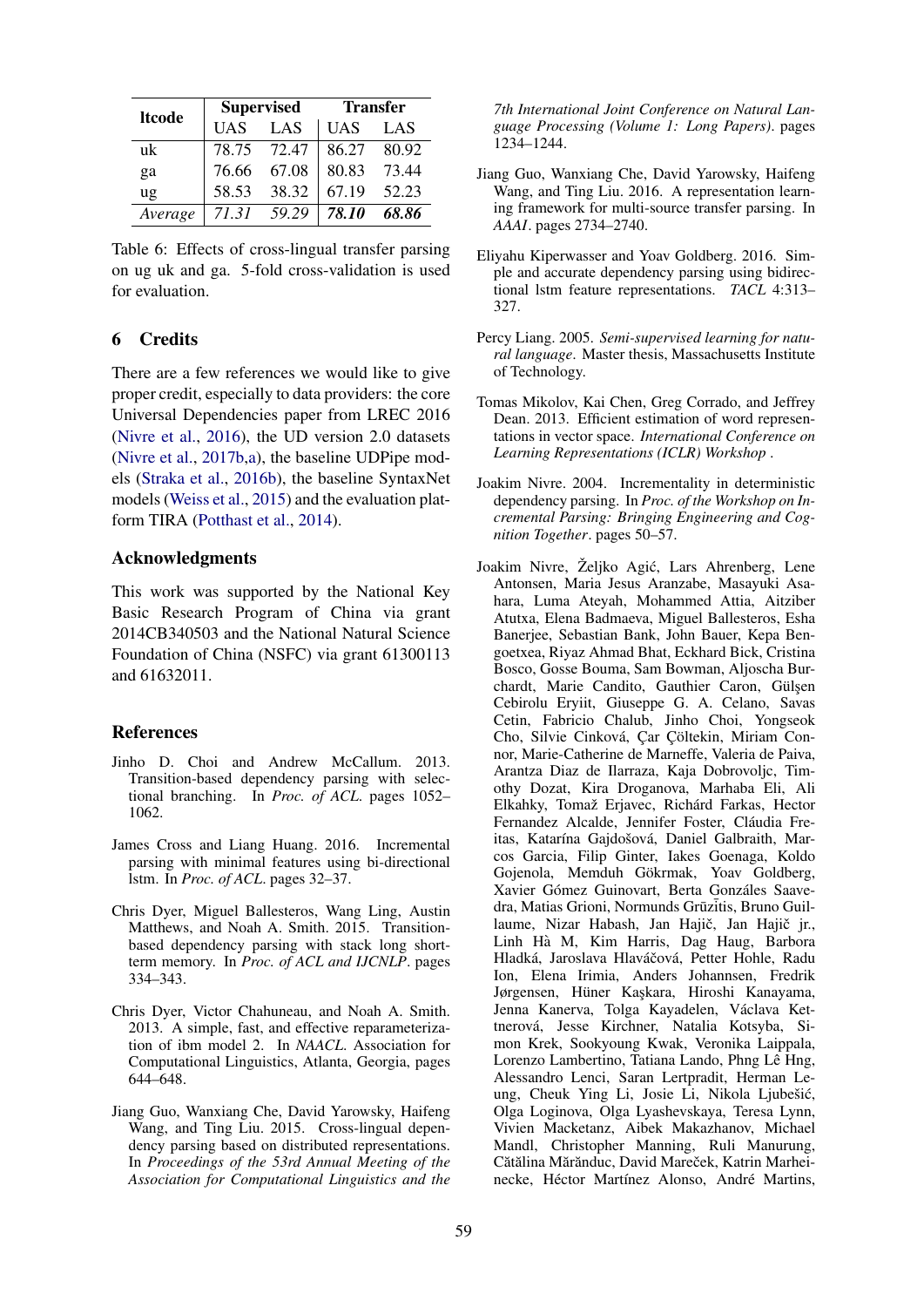|                        | <b>UDPipe 1.1</b> |       | <b>Ours</b> |       |                      | <b>UDPipe 1.1</b> |       | Ours       |       |
|------------------------|-------------------|-------|-------------|-------|----------------------|-------------------|-------|------------|-------|
| <b>Itcode</b>          | <b>UAS</b>        | LAS   | <b>UAS</b>  | LAS   | <b>Itcode</b>        | <b>UAS</b>        | LAS   | <b>UAS</b> | LAS   |
| ar                     | 71.19             | 65.30 | 74.13       | 69.12 | hsb                  | 61.70             | 53.83 | 66.64      | 59.27 |
| ar_pud                 | 53.55             | 43.14 | 57.18       | 48.01 | hu                   | 71.46             | 64.30 | 74.68      | 66.29 |
| bg                     | 87.79             | 83.64 | 90.30       | 86.73 | id                   | 80.91             | 74.61 | 83.06      | 76.66 |
| $bxr^{\ddagger}$       | 46.97             | 31.50 | 46.04       | 27.66 | it                   | 88.03             | 85.28 | 90.05      | 87.77 |
| ca                     | 88.62             | 85.39 | 90.79       | 88.27 | it_pud               | 87.04             | 83.70 | 88.59      | 85.51 |
| $\overline{\text{cs}}$ | 86.46             | 82.87 | 89.57       | 86.52 | ja                   | 73.52             | 72.21 | 81.94      | 80.85 |
| cs_cac                 | 86.49             | 82.46 | 87.66       | 83.87 | ja_pud               | 77.13             | 76.28 | 84.38      | 83.75 |
| $cs$ _ $cl$ tt         | 76.26             | 71.64 | 84.96       | 81.89 | k                    | 41.92             | 24.51 | 42.11      | 24.76 |
| $cs$ -pud              | 84.42             | 79.80 | 85.79       | 80.75 | kmr                  | 46.20             | 32.35 | 52.55      | 44.70 |
| cu                     | 69.68             | 62.76 | 72.19       | 65.80 | ko                   | 66.40             | 59.09 | 76.95      | 71.82 |
| da                     | 76.94             | 73.38 | 81.14       | 78.03 | la                   | 54.35             | 43.77 | 59.15      | 48.75 |
| de                     | 74.27             | 69.11 | 79.03       | 74.79 | la_ittb              | 80.78             | 76.98 | 84.07      | 81.03 |
| de_pud                 | 73.64             | 66.53 | 77.90       | 71.11 | la_proiel            | 63.50             | 57.54 | 68.94      | 63.48 |
| el                     | 83.00             | 79.26 | 85.72       | 82.82 | lv                   | 67.14             | 59.95 | 71.91      | 64.97 |
| en                     | 78.87             | 75.84 | 82.88       | 79.94 | nl                   | 74.94             | 68.90 | 78.90      | 73.43 |
| en_lines               | 77.39             | 72.94 | 82.70       | 78.73 | nl_lassysmall        | 81.37             | 78.15 | 89.06      | 86.85 |
| en_partut              | 77.83             | 73.64 | 85.57       | 81.98 | no_bokmaal           | 86.14             | 83.27 | 89.09      | 86.90 |
| en_pud                 | 82.74             | 78.95 | 84.97       | 81.86 | no_nynorsk           | 84.88             | 81.56 | 87.95      | 85.43 |
| es                     | 84.84             | 81.47 | 87.20       | 84.22 | pl                   | 85.08             | 78.78 | 88.18      | 83.75 |
| es_ancora              | 86.97             | 83.78 | 89.94       | 87.39 | pt                   | 85.77             | 82.11 | 87.75      | 84.90 |
| $es$ -pud $\ddagger$   | 84.71             | 77.65 | 82.34       | 72.67 | pt_br                | 87.75             | 85.36 | 90.51      | 88.71 |
| et                     | 67.71             | 58.79 | 73.09       | 65.10 | pt_pud               | 80.10             | 73.96 | 81.18      | 72.33 |
| eu                     | 74.39             | 69.15 | 79.29       | 73.85 | ro                   | 85.50             | 79.88 | 87.30      | 82.21 |
| fa                     | 83.36             | 79.24 | 86.24       | 82.08 | ru                   | 79.28             | 74.03 | 84.32      | 80.58 |
| $\mathbf f$            | 77.90             | 73.75 | 81.98       | 77.73 | ru_pud <sup>‡</sup>  | 75.67             | 68.31 | 72.33      | 61.60 |
| fi_ftb                 | 78.77             | 74.03 | 82.79       | 78.08 | ru_syntagrus         | 89.30             | 86.76 | 91.71      | 89.77 |
| fi_pud                 | 82.24             | 78.65 | 82.76       | 78.99 | sk                   | 78.14             | 72.75 | 84.38      | 79.82 |
| fr                     | 84.13             | 80.75 | 86.07       | 82.67 | sl                   | 84.68             | 81.15 | 89.54      | 87.08 |
| fr_partut              | 81.69             | 77.38 | 88.39       | 84.86 | sl_sst               | 53.79             | 46.45 | 60.36      | 54.06 |
| fr_pud                 | 78.62             | 73.63 | 82.55       | 77.51 | sme                  | 46.06             | 30.6  | 52.51      | 38.91 |
| fr_sequoia             | 82.62             | 79.98 | 87.11       | 85.09 | <b>SV</b>            | 80.78             | 76.73 | 83.93      | 80.58 |
| ga                     | 72.08             | 61.52 | 73.48       | 61.62 | sv_lines             | 79.18             | 74.29 | 81.77      | 77.30 |
| gl                     | 80.66             | 77.31 | 83.31       | 80.23 | sv_pud               | 75.09             | 70.62 | 75.15      | 70.70 |
| gl_treegal             | 71.17             | 65.82 | 72.65       | 66.51 | tr                   | 60.48             | 53.19 | 64.14      | 56.43 |
| got                    | 67.13             | 59.81 | 67.61       | 60.52 | $tr$ -pud $\ddagger$ | 55.01             | 34.53 | 54.17      | 34.15 |
| grc                    | 62.74             | 56.04 | 66.86       | 59.84 | $ug^{\ddagger}$      | 53.58             | 34.18 | 51.57      | 34.52 |
| grc_proiel             | 70.42             | 65.22 | 74.19       | 69.39 | uk                   | 69.78             | 60.76 | 71.22      | 63.08 |
| he                     | 61.54             | 57.23 | 64.30       | 60.07 | ur                   | 83.67             | 76.69 | 86.41      | 79.72 |
| hi                     | 90.97             | 86.77 | 93.31       | 89.48 | vi                   | 42.12             | 37.47 | 47.53      | 42.52 |
| hi_pud                 | 63.43             | 50.85 | 67.24       | 54.14 | zh                   | 61.5              | 57.40 | 68.95      | 65.10 |
| hr                     | 83.20             | 77.18 | 86.58       | 81.30 | Average              | 74.41             | 68.35 | 77.81      | 72.11 |

Table 7: End-to-end parsing results on all test treebanks.  $\frac{4}{3}$  indicates the test sets on which UDPipe performs better. Among the 5 sets, es\_pud, ru\_pud and tr\_pud are parallel test sets on which we simply use the model trained from the source treebank. We suggest better strategies should be explored.

| <b>Itcode</b> | Ours $(b/r)$ |       | Ours $(a/r)$ |       | Rank-1   |       |
|---------------|--------------|-------|--------------|-------|----------|-------|
|               | WSeg         | LAS   | WSeg         | LAS   | WSeg LAS |       |
| ia            | 92.95        | 80.85 | 94.70        | 84.37 | 98.59    | 91.13 |
| ja_pud        | 94.02        | 83.75 | 95.54        | 85.33 | 94.93    | 83.75 |
| vi            | 84.70        | 42.52 | 91.40        | 48.98 | 87.30    | 47.51 |
| zh            | 91.19        | 65.10 | 95.21        | 70.49 | 94.57    | 68.56 |

Table 8: Post-evaluation results on zh, vi, ja and ja pud. b/r: before revision. a/r: after revision.

Jan Mašek, Yuji Matsumoto, Ryan McDonald, Gustavo Mendonça, Anna Missilä, Verginica Mititelu, Yusuke Miyao, Simonetta Montemagni, Amir More, Laura Moreno Romero, Shunsuke Mori, Bohdan Moskalevskyi, Kadri Muischnek, Nina Mustafina, Kaili Müürisep, Pinkey Nainwani, Anna Nedoluzhko, Lng Nguyn Th, Huyn Nguyn Th Minh, Vitaly Nikolaev, Rattima Nitisaroj, Hanna Nurmi, Stina Ojala, Petya Osenova, Lilja Øvrelid, Elena Pascual, Marco Passarotti, Cenel-Augusto Perez, Guy Perrier, Slav Petrov, Jussi Piitulainen, Emily Pitler, Barbara Plank, Martin Popel, Lauma Pretkalnia, Prokopis Prokopidis, Tiina Puolakainen, Sampo Pyysalo, Alexandre Rademaker, Livy Real, Siva Reddy, Georg Rehm, Larissa Rinaldi, Laura Rituma, Rudolf Rosa, Davide Rovati, Shadi Saleh, Manuela Sanguinetti, Baiba Saulite, Yanin Sawanakunanon, Sebastian Schuster, Djame Seddah, Wolfgang Seeker, Mojgan Ser- ´ aji, Lena Shakurova, Mo Shen, Atsuko Shimada, Muh Shohibussirri, Natalia Silveira, Maria Simi, Radu Simionescu, Katalin Simkó, Mária Šimková, Kiril Simov, Aaron Smith, Antonio Stella, Jana Str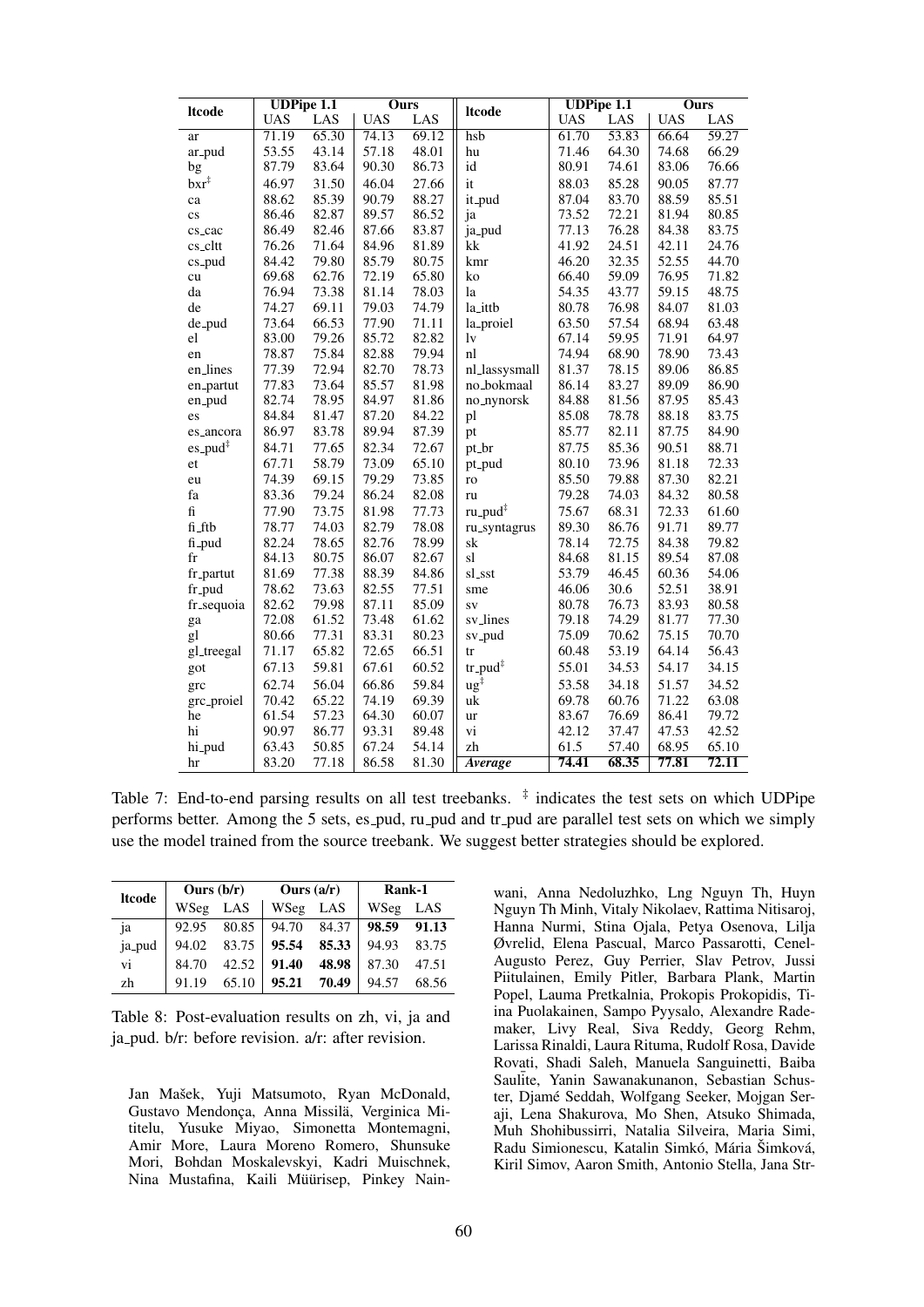nadová, Alane Suhr, Umut Sulubacak, Zsolt Szántó, Dima Taji, Takaaki Tanaka, Trond Trosterud, Anna Trukhina, Reut Tsarfaty, Francis Tyers, Sumire Uematsu, Zdeňka Urešová, Larraitz Uria, Hans Uszkoreit, Gertjan van Noord, Viktor Varga, Veronika Vincze, Jonathan North Washington, Zhuoran Yu, Zdeněk Žabokrtský, Daniel Zeman, and Hanzhi Zhu. 2017a. Universal dependencies 2.0 CoNLL 2017 shared task development and test data. LIN-DAT/CLARIN digital library at the Institute of Formal and Applied Linguistics, Charles University. http://hdl.handle.net/11234/1-2184.

Joakim Nivre, Željko Agić, Lars Ahrenberg, Maria Jesus Aranzabe, Masayuki Asahara, Aitziber Atutxa, Miguel Ballesteros, John Bauer, Kepa Bengoetxea, Riyaz Ahmad Bhat, Eckhard Bick, Cristina Bosco, Gosse Bouma, Sam Bowman, Marie Candito, Gülşen Cebirolu Eryiit, Giuseppe G. A. Celano, Fabricio Chalub, Jinho Choi, Çar Çöltekin, Miriam Connor, Elizabeth Davidson, Marie-Catherine de Marneffe, Valeria de Paiva, Arantza Diaz de Ilarraza, Kaja Dobrovoljc, Timothy Dozat, Kira Droganova, Puneet Dwivedi, Marhaba Eli, Tomaž Erjavec, Richárd Farkas, Jennifer Foster, Cláudia Freitas, Katarína Gajdošová, Daniel Galbraith, Marcos Garcia, Filip Ginter, Iakes Goenaga, Koldo Gojenola, Memduh Gökrmak, Yoav Goldberg, Xavier Gómez Guinovart, Berta Gonzales Saavedra, Matias Grioni, Normunds ´ Grūzītis, Bruno Guillaume, Nizar Habash, Jan Hajič, Linh Hà M, Dag Haug, Barbora Hladká, Petter Hohle, Radu Ion, Elena Irimia, Anders Johannsen, Fredrik Jørgensen, Hüner Kaşkara, Hiroshi Kanayama, Jenna Kanerva, Natalia Kotsyba, Simon Krek, Veronika Laippala, Phng Lê Hng, Alessandro Lenci, Nikola Ljubešić, Olga Lyashevskaya, Teresa Lynn, Aibek Makazhanov, Christopher Manning, Cătălina Mărănduc, David Mareček, Héctor Martínez Alonso, André Martins, Jan Mašek, Yuji Matsumoto, Ryan McDonald, Anna Missilä, Verginica Mititelu, Yusuke Miyao, Simonetta Montemagni, Amir More, Shunsuke Mori, Bohdan Moskalevskyi, Kadri Muischnek, Nina Mustafina, Kaili Müürisep, Lng Nguyn Th, Huyn Nguyn Th Minh, Vitaly Nikolaev, Hanna Nurmi, Stina Ojala, Petya Osenova, Lilja Øvrelid, Elena Pascual, Marco Passarotti, Cenel-Augusto Perez, Guy Perrier, Slav Petrov, Jussi Piitulainen, Barbara Plank, Martin Popel, Lauma Pretkalnia, Prokopis Prokopidis, Tiina Puolakainen, Sampo Pyysalo, Alexandre Rademaker, Loganathan Ramasamy, Livy Real, Laura Rituma, Rudolf Rosa, Shadi Saleh, Manuela Sanguinetti, Baiba Saulite, Sebastian Schuster, Djame Seddah, Wolfgang Seeker, Mojgan Ser- ´ aji, Lena Shakurova, Mo Shen, Dmitry Sichinava, Natalia Silveira, Maria Simi, Radu Simionescu, Katalin Simkó, Mária Šimková, Kiril Simov, Aaron Smith, Alane Suhr, Umut Sulubacak, Zsolt Szántó, Dima Taji, Takaaki Tanaka, Reut Tsarfaty, Francis Tyers, Sumire Uematsu, Larraitz Uria, Gertjan van Noord, Viktor Varga, Veronika Vincze, Jonathan North Washington, Zdeněk Žabokrtský,

Amir Zeldes, Daniel Zeman, and Hanzhi Zhu. 2017b. Universal Dependencies 2.0. LIN-DAT/CLARIN digital library at the Institute of Formal and Applied Linguistics, Charles University, Prague, http://hdl.handle.net/ 11234/1-1983. http://hdl.handle.net/11234/1- 1983.

- Joakim Nivre, Marie-Catherine de Marneffe, Filip Ginter, Yoav Goldberg, Jan Hajič, Christopher Manning, Ryan McDonald, Slav Petrov, Sampo Pyysalo, Natalia Silveira, Reut Tsarfaty, and Daniel Zeman. 2016. Universal Dependencies v1: A multilingual treebank collection. In *Proceedings of the 10th International Conference on Language Resources and Evaluation (LREC 2016)*. European Language Resources Association, Portoro, Slovenia, pages 1659– 1666.
- Martin Potthast, Tim Gollub, Francisco Rangel, Paolo Rosso, Efstathios Stamatatos, and Benno Stein. 2014. Improving the reproducibility of PAN's shared tasks: Plagiarism detection, author identification, and author profiling. In Evangelos Kanoulas, Mihai Lupu, Paul Clough, Mark Sanderson, Mark Hall, Allan Hanbury, and Elaine Toms, editors, *Information Access Evaluation meets Multilinguality, Multimodality, and Visualization. 5th International Conference of the CLEF Initiative (CLEF 14)*. Springer, Berlin Heidelberg New York, pages 268–299. https://doi.org/10.1007/978-3-319- 11382-1 22.
- Milan Straka, Jan Hajic, and Jana Straková. 2016a. Ud-pipe: Trainable pipeline for processing conll-u files performing tokenization, morphological analysis, pos tagging and parsing. In *Proceedings of the Tenth International Conference on Language Resources and Evaluation (LREC 2016)*.
- Milan Straka, Jan Hajič, and Jana Straková. 2016b. UDPipe: trainable pipeline for processing CoNLL-U files performing tokenization, morphological analysis, POS tagging and parsing. In *Proceedings of the 10th International Conference on Language Resources and Evaluation (LREC 2016)*. European Language Resources Association, Portoro, Slovenia.
- Oscar Täckström, Ryan McDonald, and Jakob Uszkoreit. 2012. Cross-lingual word clusters for direct transfer of linguistic structure. In *NAACL*. Association for Computational Linguistics, Montréal, Canada, pages 477–487.
- Kai Sheng Tai, Richard Socher, and Christopher D. Manning. 2015. Improved semantic representations from tree-structured long short-term memory networks. In *Proc. of ACL and IJCNLP*. pages 1556– 1566.
- Peilu Wang, Yao Qian, Frank K. Soong, Lei He, and Hai Zhao. 2016. Learning distributed word representations for bidirectional lstm recurrent neural network. In *Proc. of HLT-NAACL*.